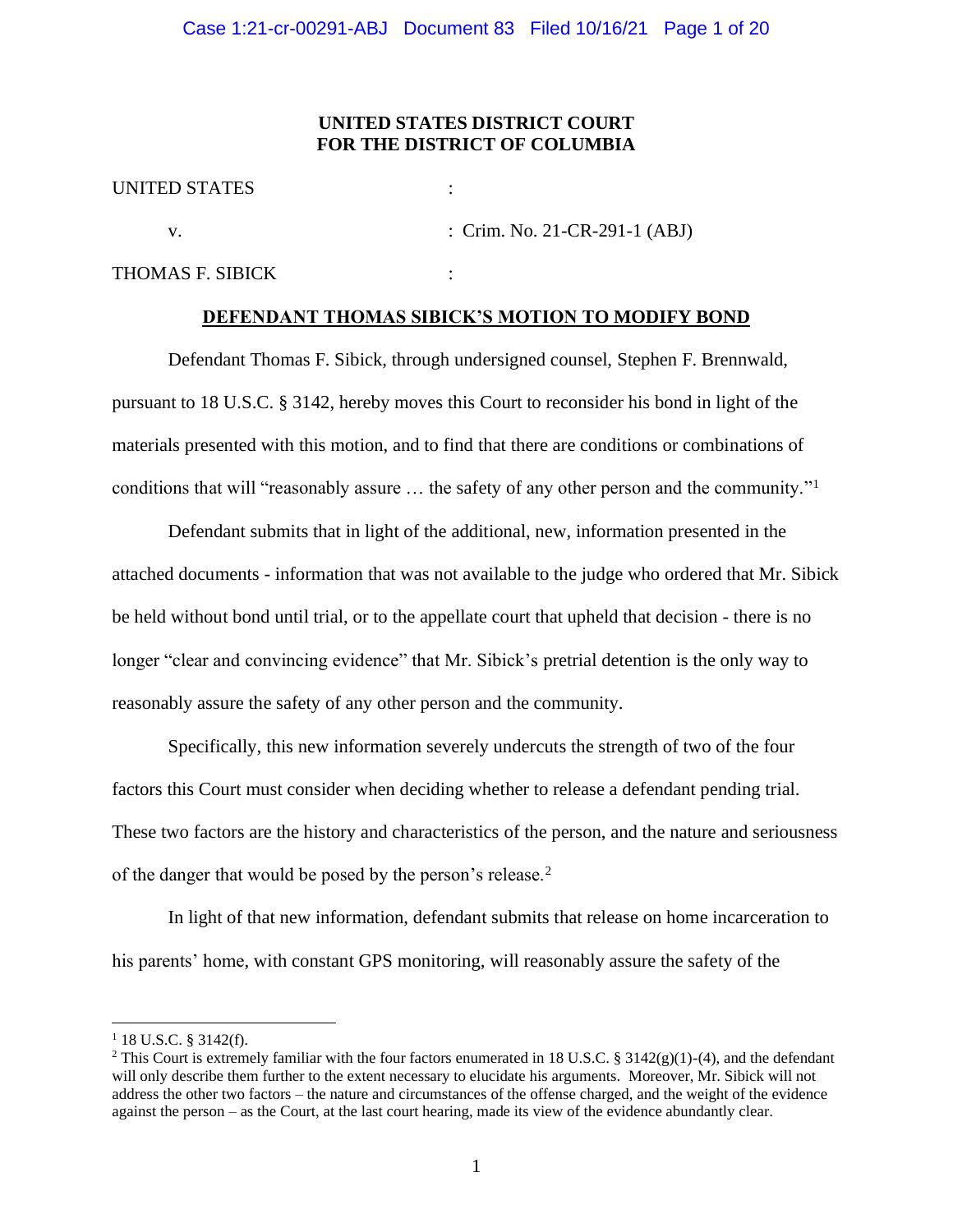# Case 1:21-cr-00291-ABJ Document 83 Filed 10/16/21 Page 2 of 20

community, especially where, as here, defendant's parents and others have agreed that there will always be another person at the home with Mr. Sibick, day and night.

All of these people have further agreed, in writing, that should Mr. Sibick ever attempt to leave his parents' home – admittedly a ludicrous idea - they will immediately call the police so that he can be picked up and returned to prison.

If, for some reason, that condition of release is still not enough to reasonably ensure the safety of the community, the Sibick family has agreed to pay an independent guard to literally guard the house twenty-four hours a day. $3$ 

Of course, no one who truly knows Mr. Sibick has any doubt whatsoever that he would abide by this Court's pretrial order, but in order to eliminate any possible concern that he may leave his parents' home or otherwise violate his conditions of release, the family will do whatever it takes to reassure everyone that his release on home incarceration will not pose any threat to anyone.

In support of his motion, Mr. Sibick states as follows:

## *Background*

Defendant is before this Court having been indicted in connection with events that occurred at the United States Capitol on January 6, 2021.

Mr. Sibick is charged in the indictment as follows:

**Count One**: Obstruction of an Official Proceeding and Aiding and Abetting, in violation of 18 U.S.C. § 1512(c)(2);

**Count Three:** Civil Disorder, in violation of 18 U.S.C. § 231(a)(3);

<sup>&</sup>lt;sup>3</sup> This case presents an interesting situation where although there is not a risk of flight, ensuring that Mr. Sibick does not leave his parents' home will have the parallel effect of ensuring the safety of the community.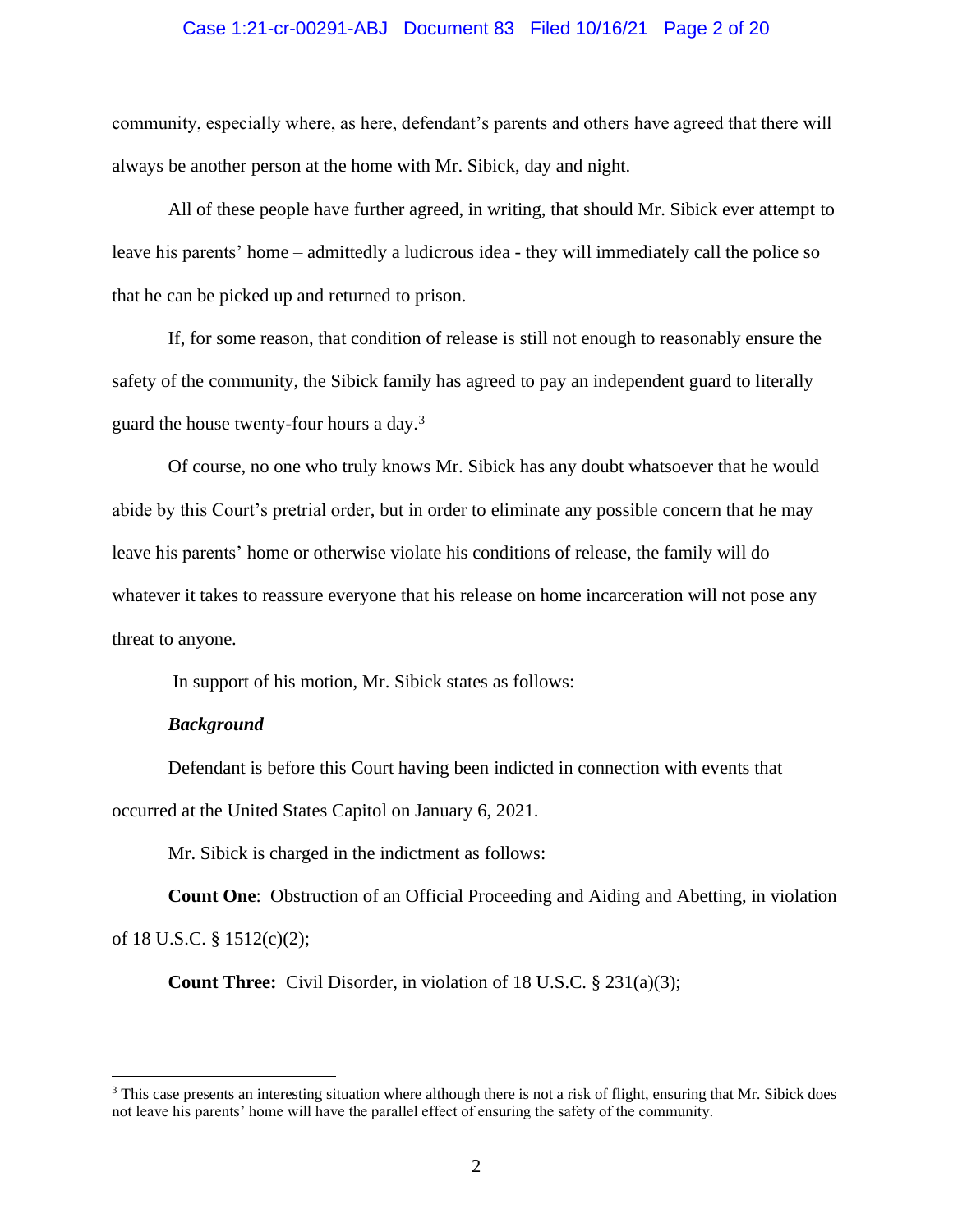# Case 1:21-cr-00291-ABJ Document 83 Filed 10/16/21 Page 3 of 20

**Count Four:** Assaulting, Resisting, or Impeding Certain Officers, in violation of 18 U.S.C. § 111(a)(1);

**Count Six:** Robbery, in violation of 18 U.S.C. § 2111;

**Count Eight:** Entering and Remaining in a Restricted Building or Grounds, in violation of 18 U.S.C. § 1752(a)(1);

**Count Nine:** Disorderly and Disruptive Conduct in Restricted Building or Grounds, in violation of 18 U.S.C. § 1752(a)(2);

**Count Ten:** Impeding Ingress and Egress in a Restricted Building or Grounds, in violation of 18 U.S.C. § 1752(a)(3);

**Count Eleven:** Engaging in Physical Violence in a Restricted Building or Grounds, in violation of 18 U.S.C. § 1752(a)(4);

**Count Twelve:** Impeding Passage Through the Capitol Building or Grounds, in violation of 40 U.S.C.  $\S$  5104(e)(2)(E); and

**Count Thirteen:** Act of Physical Violence in the Capitol Grounds or Buildings, in violation of 40 U.S.C. § 5104(e)(2)(F).

Counts Three, Four, Six, Eleven and Thirteen appear to relate to allegations that Mr. Sibick pulled a badge and radio from the vest of Officer Michael Fanone on the afternoon of January 6, 2021 – the alleged act that is the principal reason he has been detained without bond these past seven months. (As was seen in the one-minute video recording played in court recently, that act – whatever characterization one gives it - took place over the course of a few seconds, and Mr. Sibick eventually fell backwards, disappearing from sight below the crowd, not to be seen again.)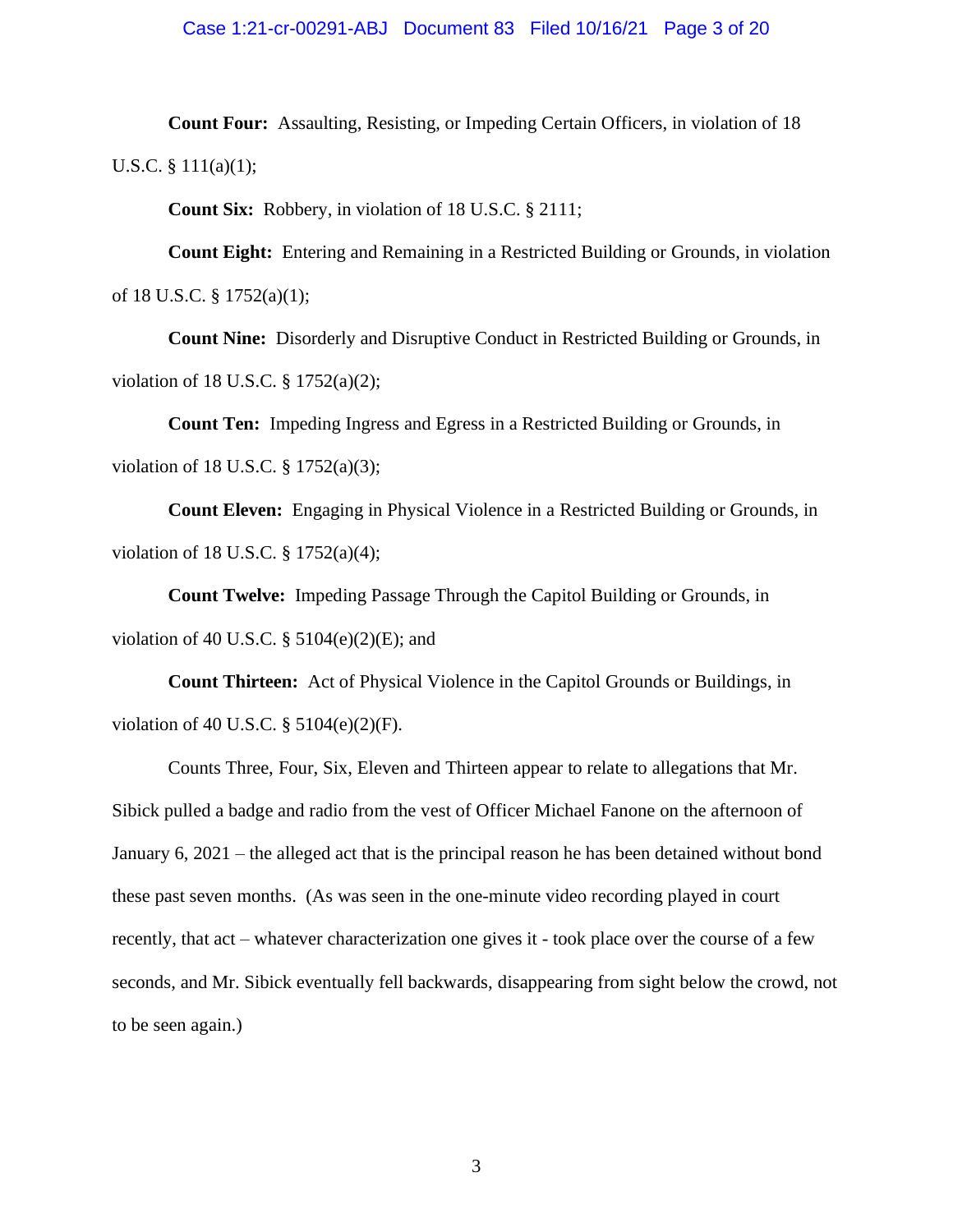# Case 1:21-cr-00291-ABJ Document 83 Filed 10/16/21 Page 4 of 20

Following the events at the Capitol, FBI agents and others reviewed footage from various sources, and they eventually determined that Mr. Sibick was one of the people who was outside the Capitol on the afternoon of January 6, 2021.<sup>4</sup> Mr. Sibick's face could also be seen on a still shot taken from Officer Fanone's body-worn camera, and it showed him reaching in toward the officer. That photo apparently led to his identification.

Following authorities' identification of Mr. Sibick, the FBI contacted him and asked him if he would agree to meet with them to discuss the events of that day. He voluntarily agreed to do so, and over the course of time, beginning on January 27, 2021, Mr. Sibick spoke with the FBI four times, each time revealing more information, and sometimes modifying a prior statement, whether to add more information or to correct an earlier statement he had made.

He ultimately admitted that he came to be in possession of Officer Fanone's badge and radio, though he claimed that his possession of those items was the product of his having reached in to grab the officer's vest and pull him to safety. (This Court has already made it crystal clear that it does not believe this statement, so the defendant will not pursue that claim, focusing, instead, on his history and characteristics, as well as on the nature and seriousness of any danger his release may present to the community.)

After the government decided that Mr. Sibick had engaged in criminal activity on January 6, 2021, it filed a sealed complaint against him on March 10, 2021. An agent then instructed Mr. Sibick to turn himself in on March 12, 2021. He promptly complied with that order.

<sup>&</sup>lt;sup>4</sup> It is quite noteworthy that despite his initial presence in the tunnel on the West side of the Capitol, Mr. Sibick never returned to that tunnel after he was pepper-sprayed (by the police or by someone else in the crowd). This is true despite his statement, posted on Instagram after he was sprayed, that he was going to get refreshed and "we're going, baby, we're going. We're pushing forward now." In fact, the only "going" or "pushing" Mr. Sibick did after posting that short video was to push his way out of the crowd, and to go back to his hotel room following his very brief interaction with Officer Fanone. He then left his hotel room and flew home to Buffalo, New York. He never went toward that tunnel again.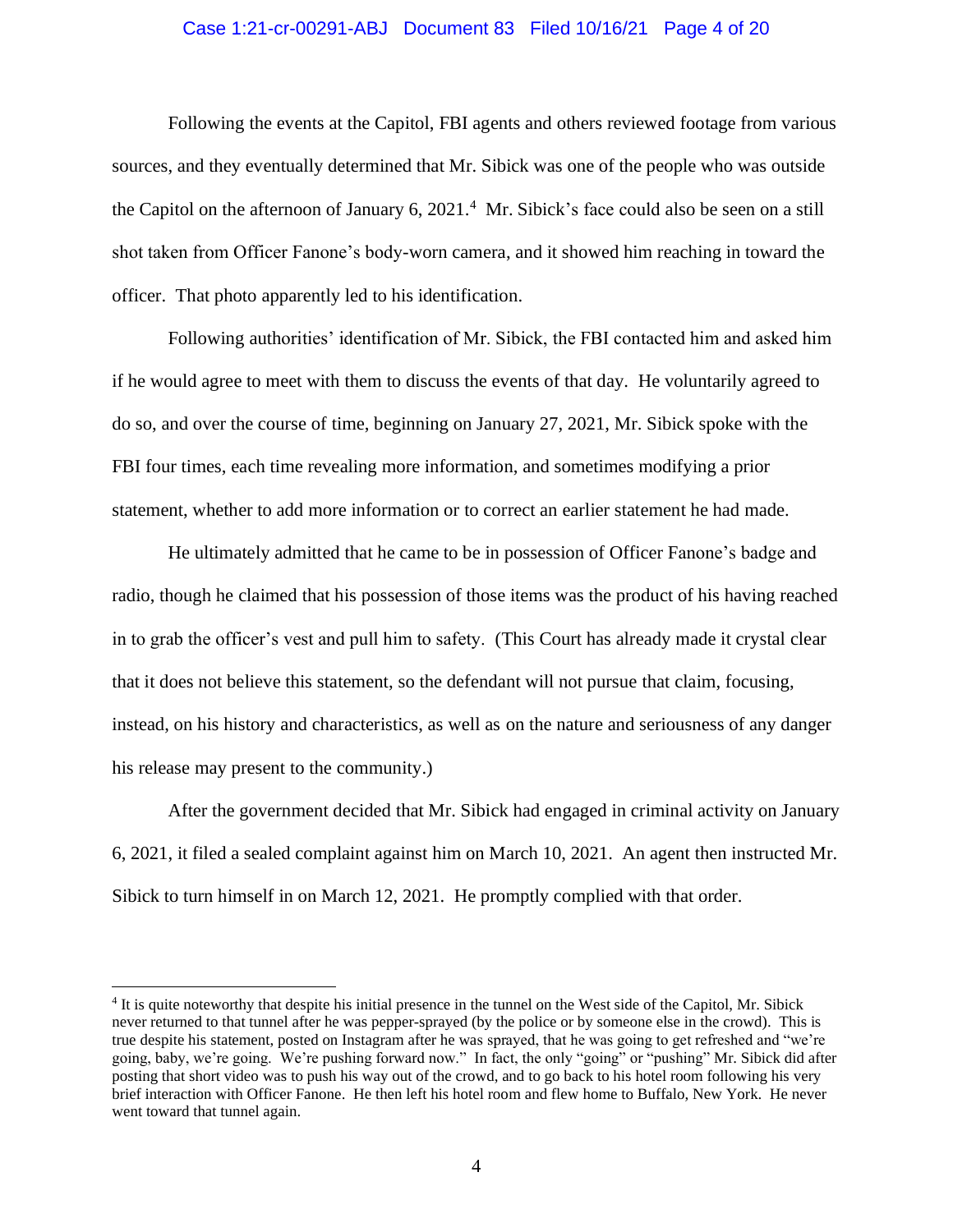## Case 1:21-cr-00291-ABJ Document 83 Filed 10/16/21 Page 5 of 20

An initial hearing was held on that same day before a magistrate-judge in Buffalo, New York. At that hearing, the government asked the magistrate-judge to detain Mr. Sibick, arguing that his release would pose such a danger to the community that no conditions or combination of conditions could possibly be fashioned that would reasonably assure the safety of the community. It did not argue that Mr. Sibick was a flight risk.

Despite the government's request, and its detailed submission showing still images from Officer Fanone's body-worn camera, the magistrate-judge in Buffalo determined that there were conditions of release that would reasonably assure the safety of the community, namely, release to the home of Mr. Sibick's parents. 5

(The magistrate-judge, apparently demonstrating his confidence in his bond decision, went so far as to refuse the government's request to stay his ruling pending the government's appeal. And, to his credit, Mr. Sibick did not violate the judge's order to stay at his parents' home.)

Following the government's filing of its appeal of Mr. Sibick's release, Chief Judge Howell (hereinafter "the reviewing court") scheduled a hearing for Tuesday, March 16, 2021.

Mr. Sibick, as well as his lawyer at the time, appeared at that hearing remotely. Following extensive argument, Chief Judge Howell reversed the magistrate-judge's decision to release Mr. Sibick, and ordered him held without bond pending trial. Likely because of the short turnaround time (four days) between the initial hearing and the hearing on appeal, the defense was not in possession of, and therefore could not present to the court, the letters that are attached to this motion from a host of individuals who have known Mr. Sibick for many years. Nor, obviously, could they have possessed the reports and information provided by officers and a case

<sup>5</sup> Mr. Sibick's father is a 32-year veteran of the United States Navy, and a dentist.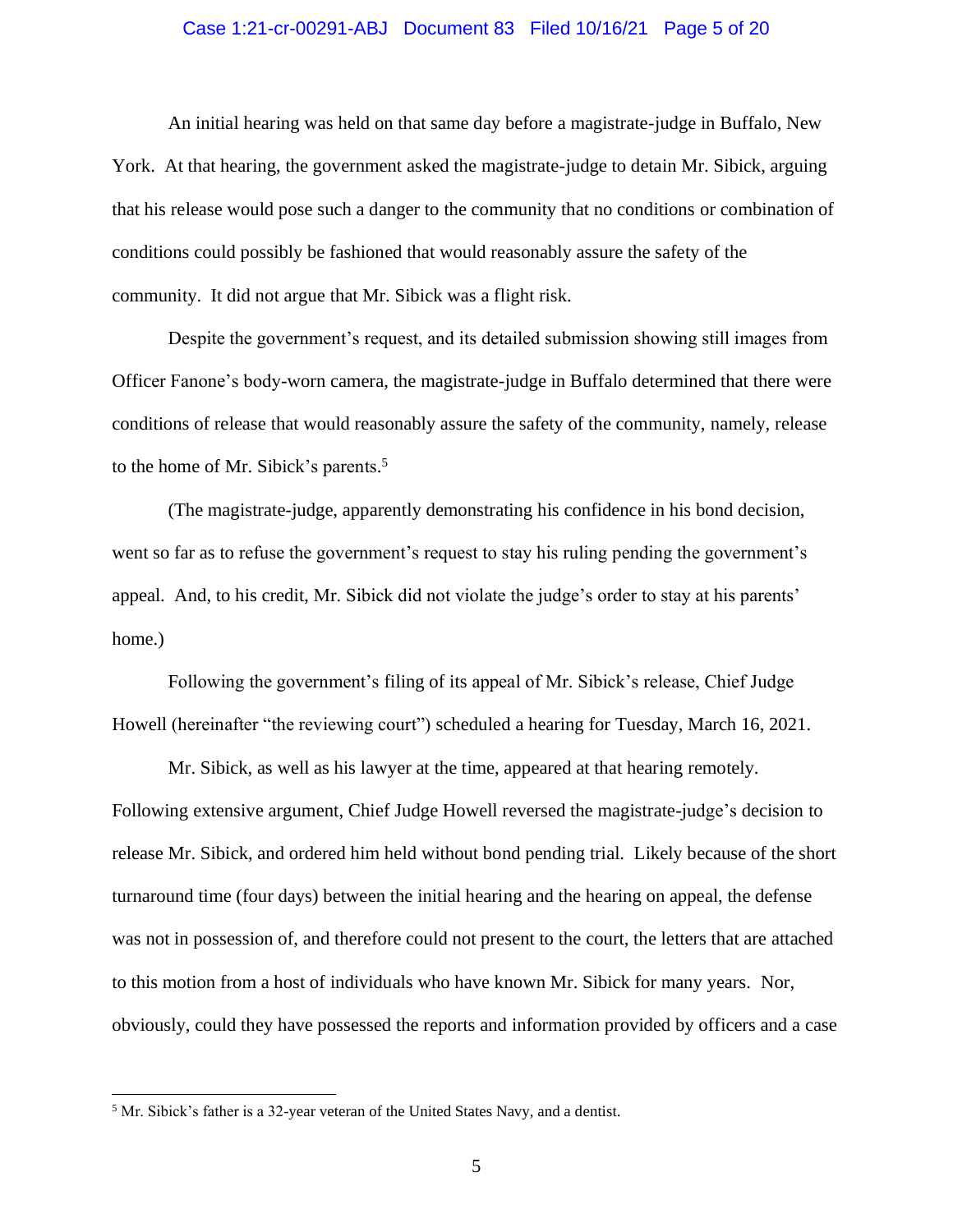## Case 1:21-cr-00291-ABJ Document 83 Filed 10/16/21 Page 6 of 20

manager who have spent countless hours with Mr. Sibick while he has been imprisoned at CTF these past seven months. All of that information, therefore, is new, and/or was not available to be presented to the reviewing court on March 16, 2021.<sup>6</sup>

In any event, on the afternoon of March 16, 2021, following his detention hearing, Mr. Sibick once again obeyed an official order, this time not from the FBI but from a court, to turn himself in to authorities for the second time in four days. He followed this order<sup>7</sup> although he knew that he had just been ordered to remain in jail pending trial.<sup>8</sup> He has remained in jail since that time, a period of 7 months.

Mr. Sibick will not repeat herein all of the statements made by the reviewing court at the March 16, 2021, bond appeal hearing, or the arguments presented by counsel.

But it is important to note that at that hearing, the reviewing court asked the government whether it was arguing that Mr. Sibick was a flight risk. The government replied that it was not seeking detention on that basis.

The Court then asked:"So the only basis for pretrial detention being urged by the government here is under 3142(f)(1)(A)<sup>9</sup> **because he is charged with a crime of violence**?" (Emphasis added.)

<sup>&</sup>lt;sup>6</sup> Many of these letters and documents were filed as an attachment to Mr. Sibick's motion to reopen his detention hearing, but defendant did not focus his argument in that motion on the content of the letters, but rather on his argument regarding the events depicted in a short video recording of the incident involving Officer Fanone.  $<sup>7</sup>$  It is hard to fathom that someone – in this case Thomas Sibick – would disobey a court order to stay in his parents'</sup> house *after* he was released from a long period of pretrial custody (were this Court to release him) when he obeyed a court order to turn himself in *before* he was ever in custody in the first place. The decision to obey the reviewing court's order landed him in jail for months, yet he followed that court's order. The other decision, to stay in his parents' home were he to be released to home incarceration, would hardly be a difficult one to make, or to abide by. <sup>8</sup> This second surrender by Mr. Sibick is much more significant, bail-wise, than his first, as he knew when he turned himself in on March 16, 2021, that he had been ordered to be held without bond until trial, not simply until a further court hearing.

<sup>9</sup> The bail statute allows the government to seek to hold a defendant without bond pending trial "in a case that involves ... a crime of violence ...." 18 U.S.C. § 3142(f)(1)(A). Of course, in order for the government to secure the detention of a person pending trial where that person is charged with a crime of violence, it must convince a court that there are no conditions or combinations of conditions that will "reasonably assure" (not "guarantee") the presence of the defendant in court and the safety of another person or the community. *Id*. The standard of proof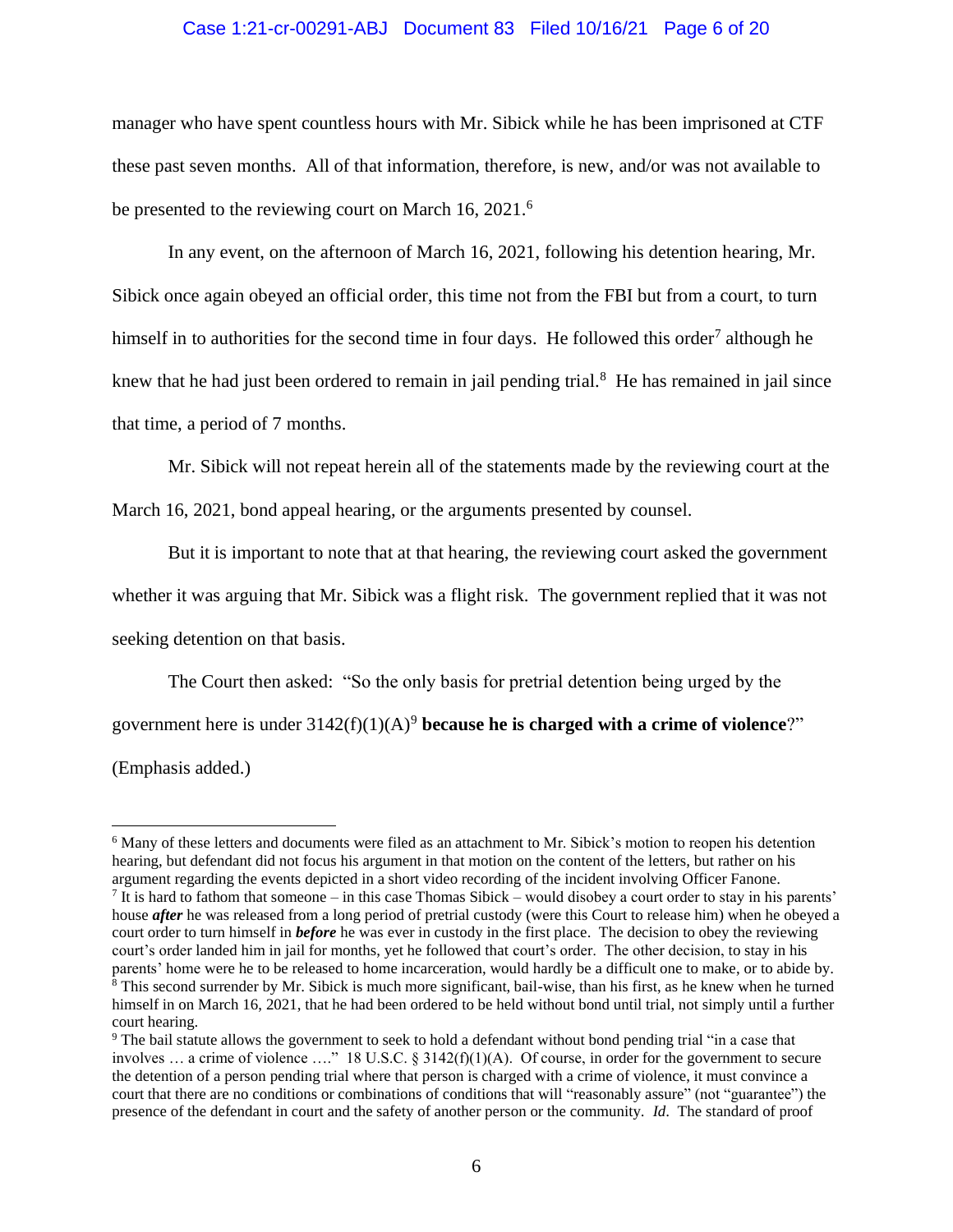AUSA:"Yes, Your Honor."<sup>10</sup>

Following up, the Court inquired:"He [Sibick] also buried evidence … and got rid of other evidence… So is there any reason the government is not seeking detention also under 3142(f)(2)(B) for imposing a serious risk of **obstruction of justice**?" (Emphasis added.)

AUSA:"Your Honor, the government determined that its strongest argument was under dangerousness, and that's why we moved the way we did."

The Court: "So you are not urging obstruction?"

AUSA: "That's correct."<sup>11</sup>

## **The "if, may" Basis for Holding Mr. Sibick**

At the March 16, 2021, hearing, the government advanced a number of arguments in favor of Mr. Sibick's detention, as has already been thoroughly discussed in previous filings.

It also claimed that Mr. Sibick – whatever his motivation for his actions that day – had not "renounced that [violent behavior] …" Tr. 12. (This is not true, as will be discussed below, and as is shown in a letter from the defendant that counsel will submit in the near future.)

Chief Judge Howell then volunteered to government counsel that Mr. Sibick's progression of truth in his statements were, according to the defense, "all the marks of a scared person, not a dangerous person." The Judge then asked the government how his evolving statements would indicate a continuing danger. The government responded that "the fact that he eventually came clean … doesn't, in any way, mean that he would not engage in some sort of dangerous or assaultive behavior in the future should the opportunity present itself." Tr. 13.

with respect to the "safety of the community" factor is the "clear and convincing evidence" standard. 18 U.S.C. §  $3142(f)(2)$ .

<sup>&</sup>lt;sup>10</sup> Transcript of March 16, 2021, hearing (hereinafter "Tr. ").

<sup>11</sup> 18 U.S.C. § 3142(f)(2)(B) allows a court to hold a defendant without bond upon motion of the government "or upon the judicial officer's own motion in a case that involves … a serious risk that such person will obstruct or attempt to obstruct justice …" The government chose not to seek detention on that basis, and, interestingly, the reviewing court did not choose to invoke its own right to do so either.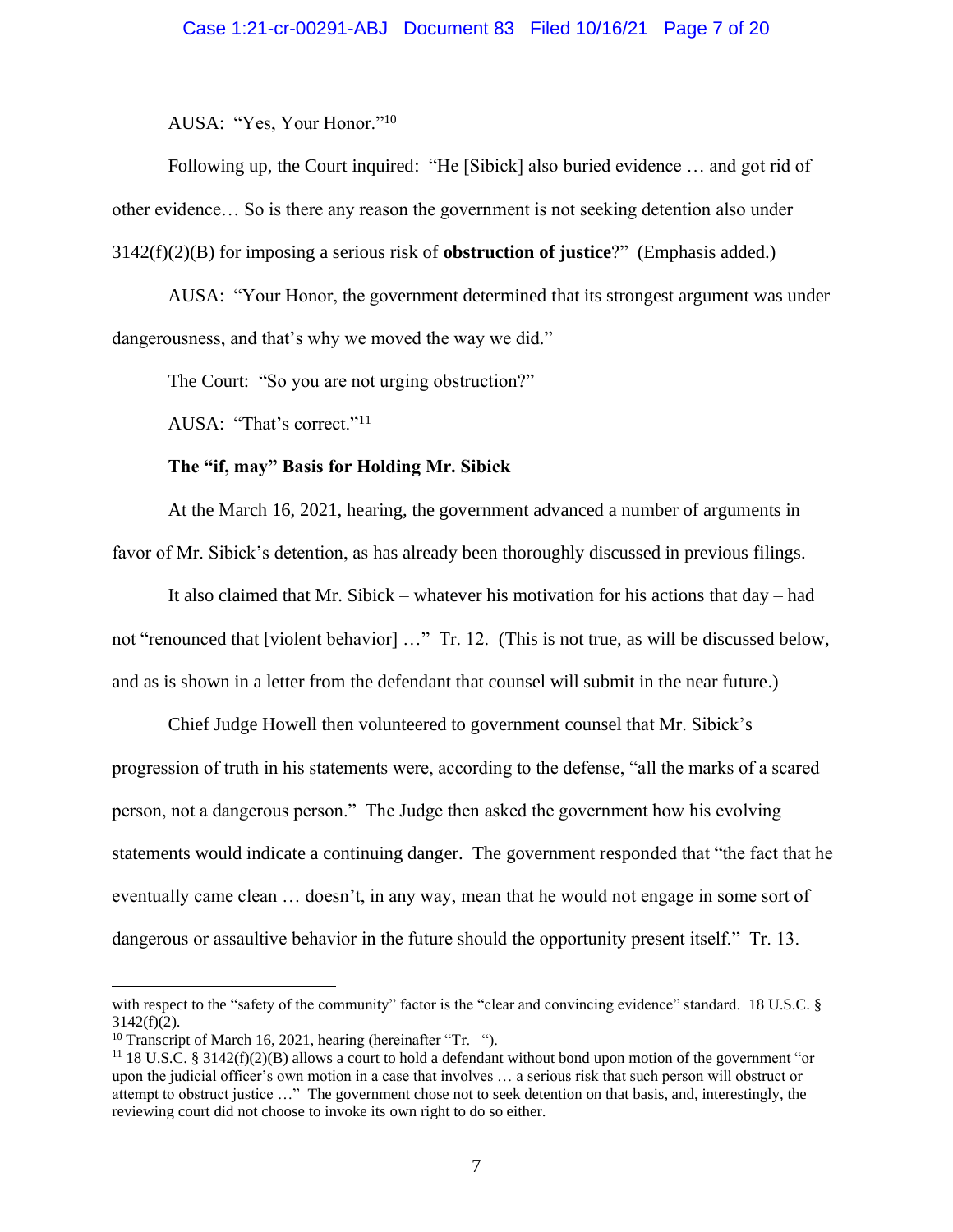# Case 1:21-cr-00291-ABJ Document 83 Filed 10/16/21 Page 8 of 20

In her written ruling denying Mr. Sibick's release, the reviewing court apparently seized on this thought, as she wrote, in summing up the bases for her order of detention: "The particular offense conduct at issue here, compounded by defendant's obstructive conduct and statements post-January 6, 2021, provide clear and convincing evidence that defendant *may, if* the opportunity presented itself, participate in further acts of politically motivated (sic) violence." Attachment to Order of Detention Pending Trial, at 3-4 (emphasis added).

This sentence, especially the "may, if" double-hypothetical language concerning a politically-motivated opportunity for violence at some future unnamed event, is at the heart of the reviewing court's decision to hold Mr. Sibick without bond.<sup>12</sup>

# *"If"*

For the rationale of the reviewing court to play out (where Mr. Sibick would presumably present a danger to the community), some type of event similar to the one on January 6, 2021, would have to take place at some point in the future (and while Mr. Sibick is on release pending trial). That, as has been proven over the past several months, is unlikely to occur.

First, there have been a number of Trump rallies over the past several months, and the former president has continued to advance his conspiracy theories and factually-unproven (and in fact repeatedly contradicted, almost entirely by Republican voting officials) claims of voter fraud. Yet none of those rallies involved any violence at all, including against government officials, or any attacks on any government buildings. And no rally has called for an insurrection, a storming of the Capitol or the White House, or any other act of violence.

<sup>&</sup>lt;sup>12</sup> This "may, if" rationale for holding Mr. Sibick posits two unlikely, and entirely hypothetical, occurrences – a future January 6-like event, and a decision by Mr. Sibick to violently participate in such an event despite his knowledge that this would be a mistake of colossal proportions.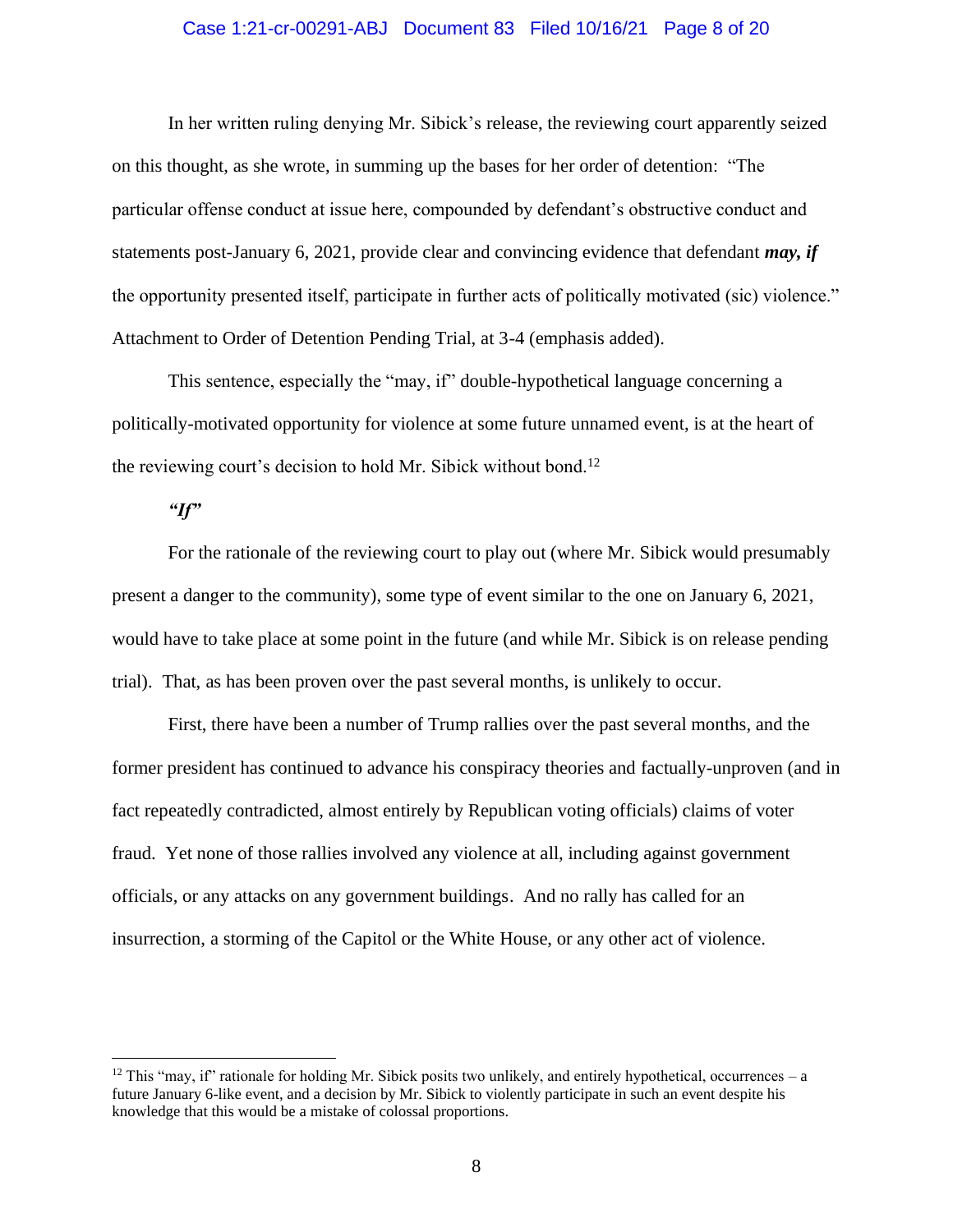# Case 1:21-cr-00291-ABJ Document 83 Filed 10/16/21 Page 9 of 20

Second, and more pertinently, the one rally that was scheduled for Saturday, September 18, 2021, in Washington, D.C., and where violence was anticipated, turned into an embarrassment for the organizers, as attendance was extremely low.

It is probative of any potential risk of future violence at such a hypothetical event (the posited "if" event) that not a single celebrity or official of consequence appeared at that September rally, likely because of the stigma that would attach to anyone who might participate in any event even remotely resembling the January 6 fiasco. Even Trump himself refused to attend the event, telling *the Federalist* on Thursday, September 16, that the event was "a setup."

Thus, the likelihood that another event – the "if" in the "may, if" hypothetical – remotely resembling the January 6 disaster will occur at any time during the next year or more (the time period by which this case will hopefully be resolved one way or another) is extremely remote, if not downright non-existent. No one, not even Trump, wants to bring that much "heat" on themselves.

#### **"***May"*

In order for the risk of danger to play out, the "may" step of the hypothetical event would also have to occur, that is, a decision by Mr. Sibick – while on release, and presumably while wearing a GPS monitor – not only to leave his parents' home, but to travel to that "if" event, and then engage in violence.

A sober assessment of this hypothetical reveals that Mr. Sibick would have to choose to engage in all of these acts – leaving his parents' home, traveling to some event, and engaging in violence - knowing full well that the GPS unit would reveal his escape the minute he left the house. Then he would have to travel to wherever this hypothetical event was to take place. Then he would have to decide, despite being on pretrial release for the very same charge, to assault a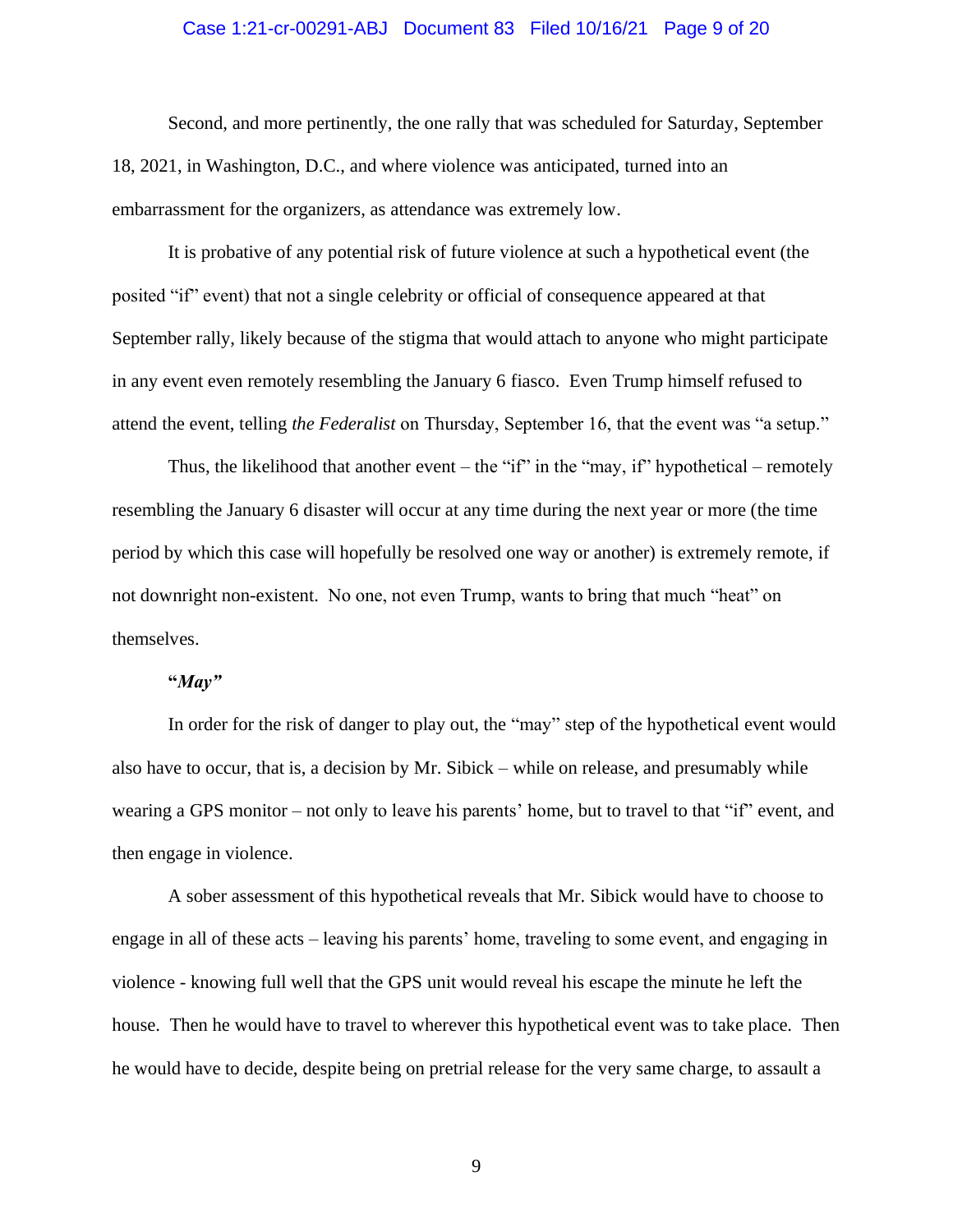# Case 1:21-cr-00291-ABJ Document 83 Filed 10/16/21 Page 10 of 20

law enforcement officer, unlawfully enter a restricted area (wherever the rally might be held), or otherwise commit some crime that could result in his re-incarceration and detention for many months.

Lest the government respond by stating that Mr. Sibick may try to cut off his GPS monitor, the defendant proposes the following redundancy to reassure the Court and the government that there will not be an unreasonable risk of danger to the community were this release plan adopted: Mr. Sibick would be monitored, twenty-four hours a day, while at his parents' home, either by his father or mother, or by third persons in the event both of his parents had to leave their house for some reason. Moreover, these persons would agree (and have agreed), in writing, to immediately call the police were Mr. Sibick to leave the premises.

Undersigned counsel has obtained several signed letters from such individuals, including Mr. Sibick's parents, agreeing to this proposal. Undersigned counsel will submit all of the letters as an addendum once they have all been received.

### **"Clear and Convincing Evidence of Danger"**

The thought that Mr. Sibick would purposefully choose to violate his conditions of release by engaging in violence *knowing* he is on release in a federal case for allegedly having engaged in violence at a previous event is so preposterous as to rise to the level of absurdity.

The legal standard in the bail statute – proof of danger by clear and convincing evidence requires much more than a "may, if" conjecture. It requires clear and convincing proof. That proof simply does not exist, especially in light of the letters (from the defendant, from those who know Mr. Sibick, and from jail officials who have supervised him for many hours a day for seven months) being submitted to this Court.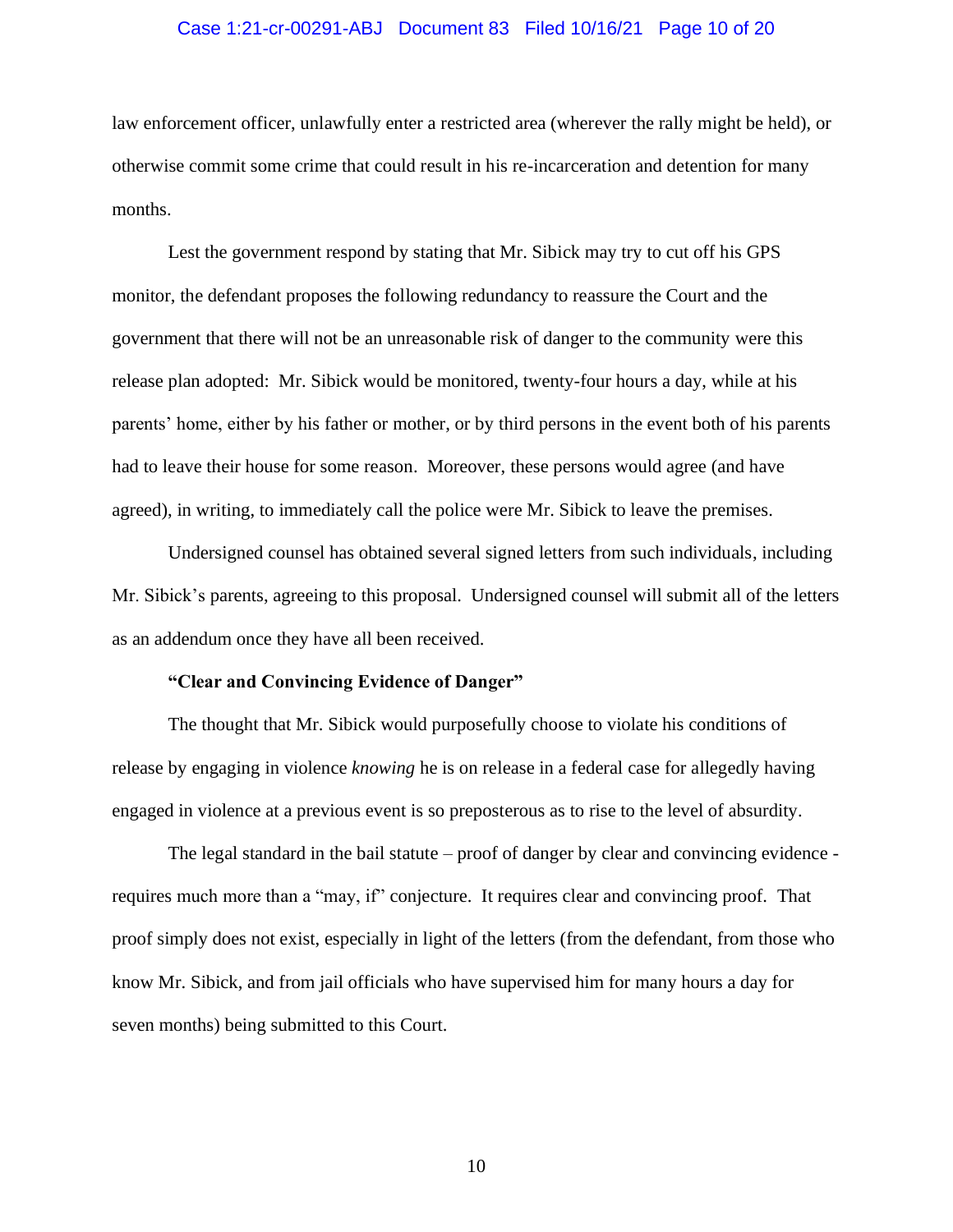# Case 1:21-cr-00291-ABJ Document 83 Filed 10/16/21 Page 11 of 20

This intricate and frank analysis of the facts and the law unmasks the reality that such a hypothetical ("if, may") is not only speculative, but fantastical. It certainly comes nowhere close to establishing proof that is clear and convincing.

In this vein, it is instructive to note that in its argument to the reviewing court on March 16, 2021, the government confirmed to the Court its understanding that Mr. Sibick "doesn't appear to be a member of any of those [Proud Boys, Oath Keepers, Three Percenters] gangs…." Tr. 15.

This is important because evidence in cases involving these groups often includes information that the groups held regular meetings to discuss planning for an insurgency should Vice-President Mike Pence not succumb to Trump's pressure to refuse to accept various States' electoral slates.

Moreover, individuals in those groups allegedly met and practiced quasi-military maneuvers, discussed bringing weapons to the city or to remote sites, and demonstrated a somewhat high level of planning. Some carried zip ties and pepper spray, wore camouflage outfits and helmets, and otherwise seemed to prepare as if going to war.

None of that happened in Mr. Sibick's case. He did not meet with anyone to plan anything, he did not wear any tactical or other gear indicating any level of pre-planning, and he did not post any messages on social media ahead of the event calling for any violent action against anyone. Were it not for the fact that a number of speakers at the January 6 "rally" fomented the group to march on the Capitol and drove the crowd to a frenzy, he never would have left the original site of the rally.

Moreover, unlike many of the defendants charged in these January 6 cases, in the days and weeks following this event Mr. Sibick never boasted about having participated in the event,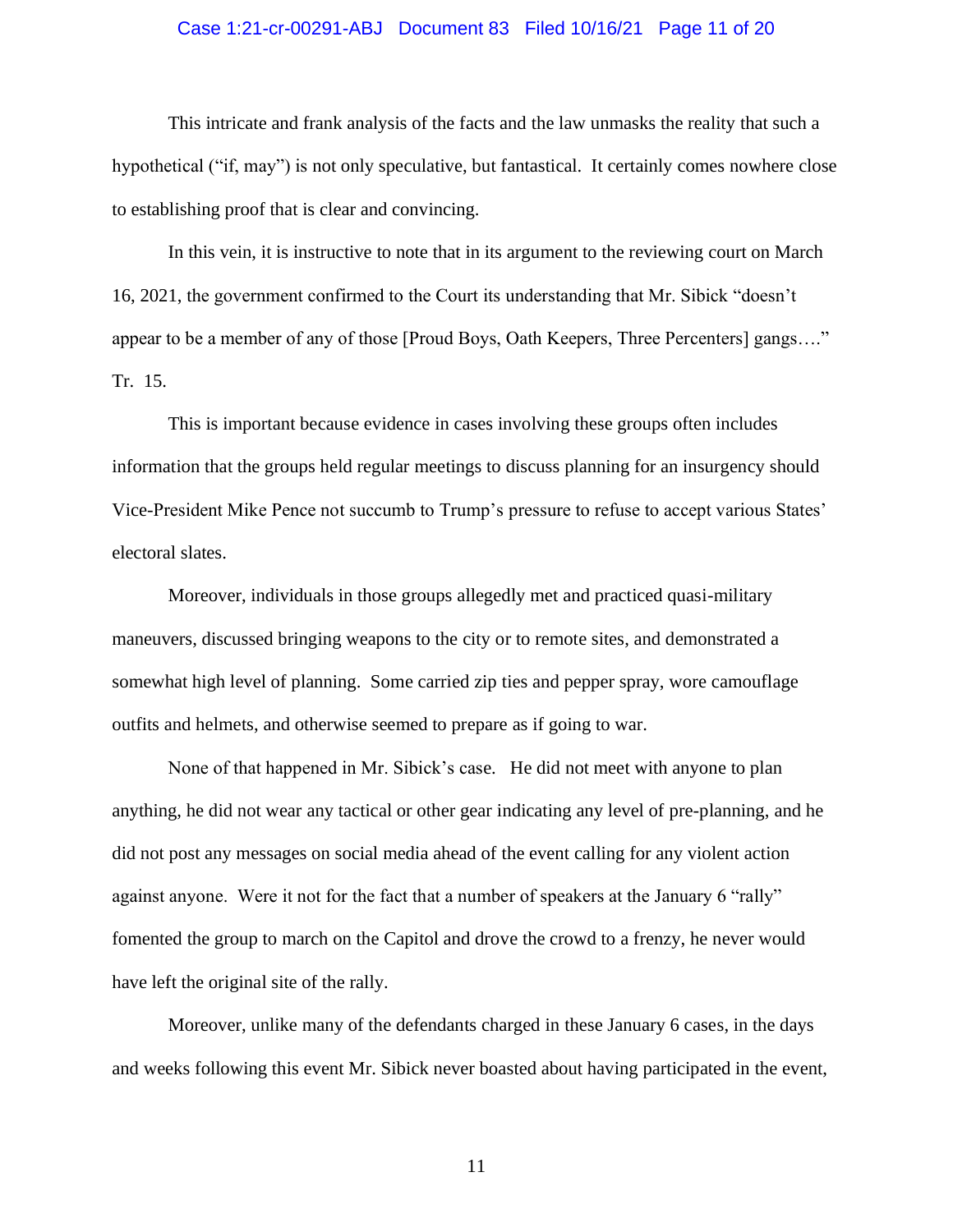# Case 1:21-cr-00291-ABJ Document 83 Filed 10/16/21 Page 12 of 20

having committed any breach of the Capitol (including putting his shoes on Speaker Nancy Pelosi's desk), or about any other act that took place outside the U.S. Capitol.

It is also significant that Mr. Sibick never posed with the badge or the radio belonging to Officer Fanone – something one would think he would do if he had intentionally grabbed those items as "trophies." The shield with which he did pose sometime on that afternoon was one that did not belong to Officer Fanone, and that others had passed around throughout the crowd. Admittedly that act (of posing) reflected a very poor choice on his part.

Finally, as noted earlier, Mr. Sibick is very remorseful at his involvement in the events of that day, and wishes he could turn back time.

What one has to understand about Mr. Sibick is that despite the way things may appear in retrospect, he was, at the time of this event, an assistant nursing home administrator who cared deeply for the well-being of the residents of "his" nursing home. He is a person who cares about people in general, and wants the world to be a place of harmony (thus his Instagram post, following the event, that "the people need to come together").

#### *The Letters from CTF Officers and People Who Know Mr. Sibick*

As noted above, Mr. Sibick, at the March 16, 2021, bond hearing, was not in possession of any letters discussing his character, and his lack of dangerousness. Moreover, the officers and a case manager who have been in charge of housing Mr. Sibick during the past seven months – officers who have had a daily, and hourly, opportunity to see how he conducts himself in a very difficult and stressful environment, had not yet met their new prisoner.<sup>13</sup>

 $<sup>13</sup>$  The prison environment, for Mr. Sibick, has been much more stressful than it otherwise might have been because</sup> of some of the individuals who are housed in his particular unit. As undersigned counsel stated before, Mr. Sibick has asked, and been granted the "opportunity," to go to "the hole" at CTF. The hole, of course, is a place where no inmate wants to go. The fact that Mr. Sibick asked to go there should tell the Court a lot about what he endured when he was in the regular unit that houses the January 6 defendants. Unfortunately for him, he has been told by officials at CTF that he cannot remain in the hole forever, as there is really no correctional basis for him to stay there. Thus, Mr. Sibick will likely be transferred back to the regular January 6 unit fairly soon, much to his dismay.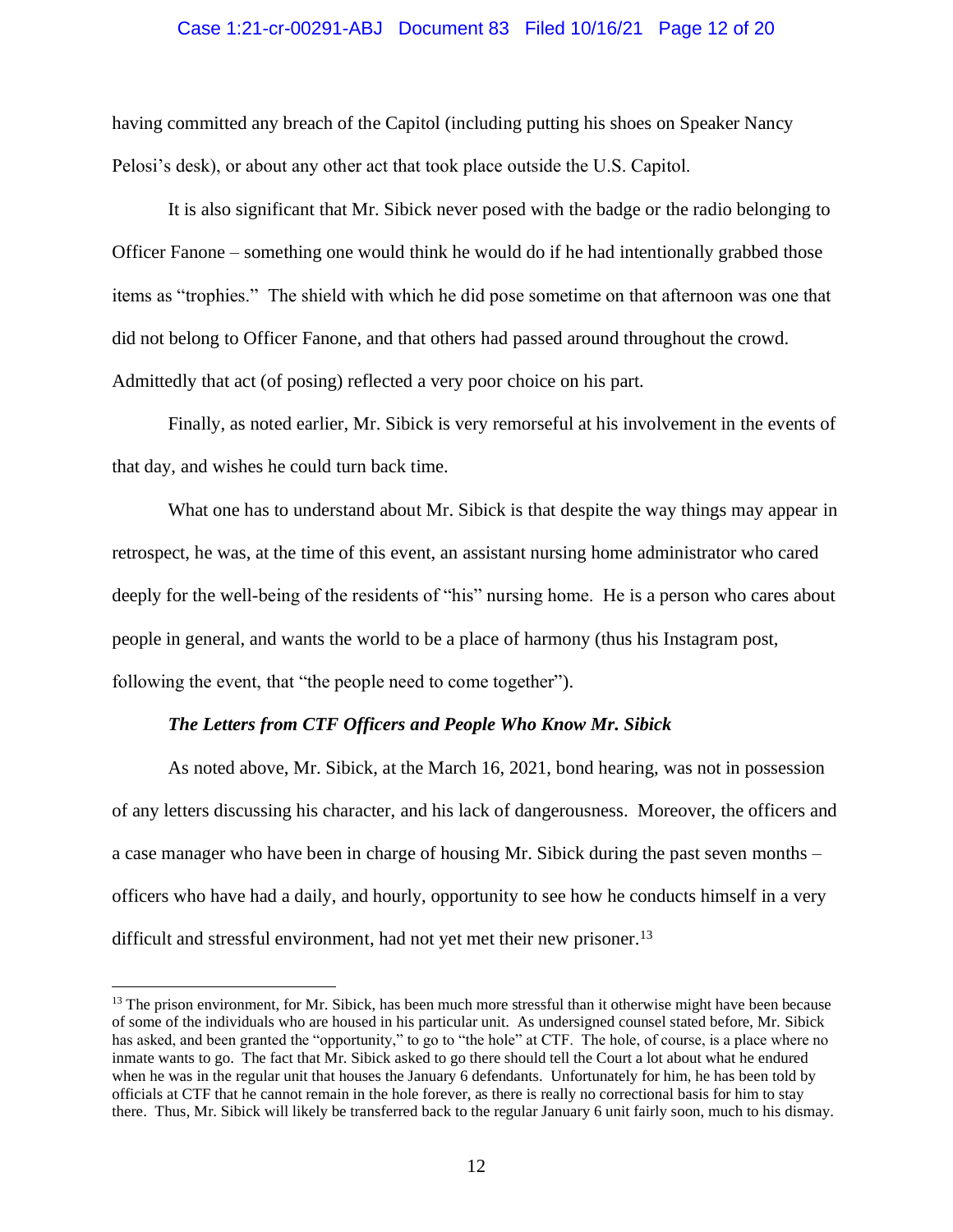# Case 1:21-cr-00291-ABJ Document 83 Filed 10/16/21 Page 13 of 20

Counsel submits that it is a powerful testament to his character that all seven of the officers who regularly interact with Mr. Sibick at CTF, as well as his case manager, agreed to provide this Court with "inside" information about him.

Unfortunately, because of Department of Corrections regulations, officers are apparently not permitted to write personal letters on behalf of a particular inmate. Rather, they are generally confined to filling out the forms that are attached hereto.

It is evident that all of these eight individuals think so highly of Mr. Sibick, however, that each one of them added a personal note of some kind at the bottom of the forms (and one even wrote a separate paragraph on Mr. Sibick's behalf). And the forms themselves show that each officer rated him as "excellent" or "outstanding" on their reports.

## *Letter from Major Moquet*

Perhaps the most informative letter is the one written by Major Douglas R. Moquet, an active duty Major and military prosecutor in the United States Air Force.

In his letter to this Court, Major Moquet, writing in his individual capacity so as not to violate ethical boundaries, describes his decades-long relationship with Mr. Sibick. He discusses their joint attendance at New York Military Academy, where both Major Moquet and Mr. Sibick earned leadership positions within the Corps of Cadets and were each "charged with the care and stewardship of over 300 lowerclassmen cadets." Moquet letter, at 1.

Major Moquet also explains how, when Mr. Sibick was a star lacrosse midfielder at the military academy, he would "lift[] team spirits out of many mid-game slumps." *Id*.

More importantly, Moquet emphatically asserts that his "knowledge of Mr. Sibick's character is sufficient to recommend his release pending trial." *Id*. at 2. He adds that he does not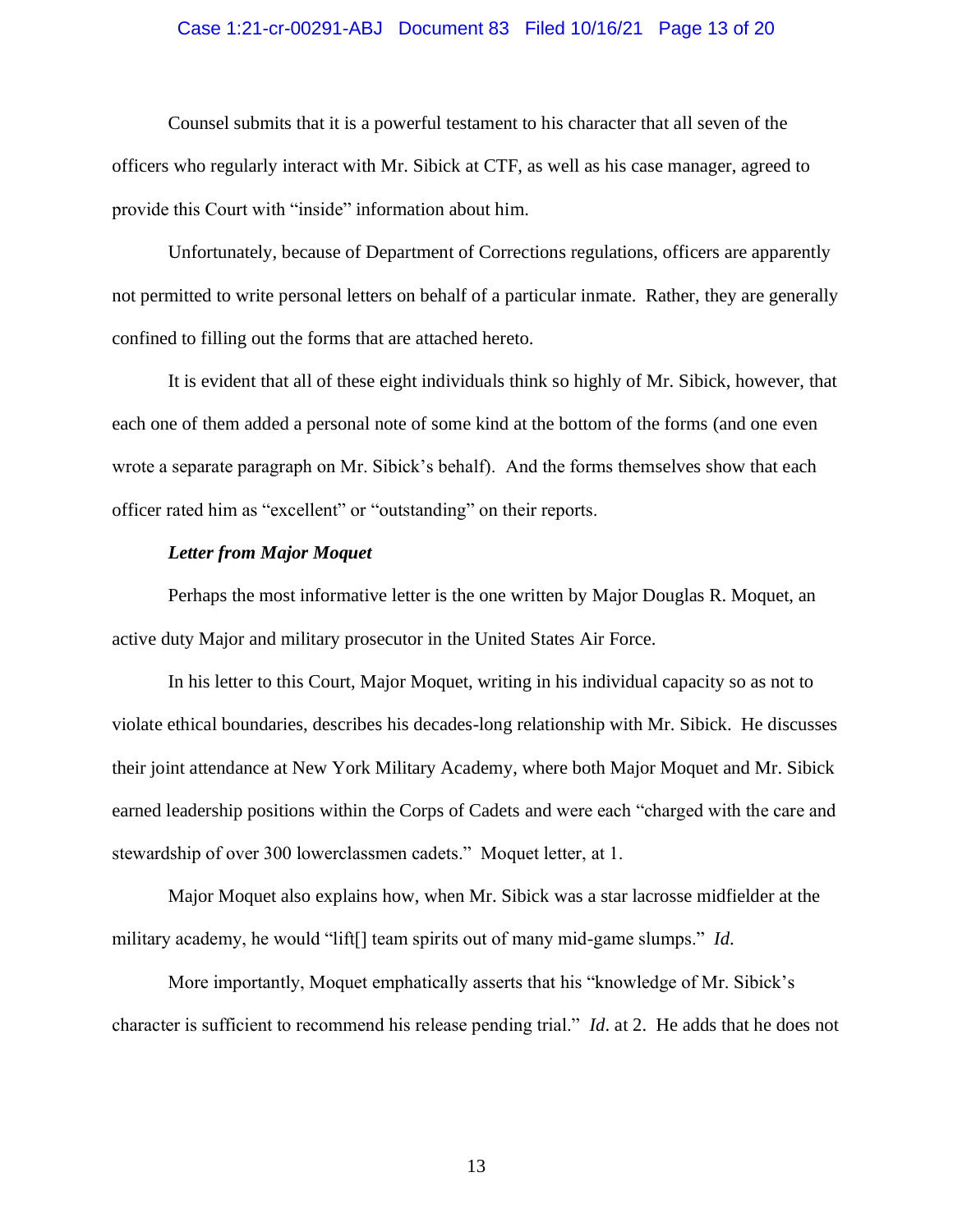# Case 1:21-cr-00291-ABJ Document 83 Filed 10/16/21 Page 14 of 20

believe that Mr. Sibick is a threat to the community, and he should know, having spent countless hours and days around Mr. Sibick.

The hours and days that Major Moquet spent with Mr. Sibick, which included witnessing Mr. Sibick's "true self" in a variety of often stressful circumstances, allowed him to present this Court with a true picture of who Mr. Sibick really is. With all of the major's intimate knowledge of Mr. Sibick's character, he still believes, despite the pending charges, that Mr. Sibick's release would not pose a danger to the community.

Because both men spent years in a military academy, they grew to know one another as well as two individuals can know each other. In other words, Major Moquet knew, and knows, the "real" Thomas Sibick, not the Thomas Sibick one may see at a religious service or in any other setting that is not truly probative of a person's innermost thoughts and true character.

And armed with all of that knowledge of the "real" Thomas Sibick, Major Moquet – a military prosecutor no less – strongly recommends to this Court that Mr. Sibick be released.

Many other individuals who have known Mr. Sibick over the years have also taken the time to write letters recounting their knowledge and experiences with him. And all share the same general information, i.e., that Mr. Sibick is a man of good character who cares for others and tries to do his best.

He is obviously not perfect, as this case demonstrates. But that one episode in his life should not outweigh the years of demonstrated proof of good character in many settings over the course of many years.

### *Mr. Sibick's Parents and Friends*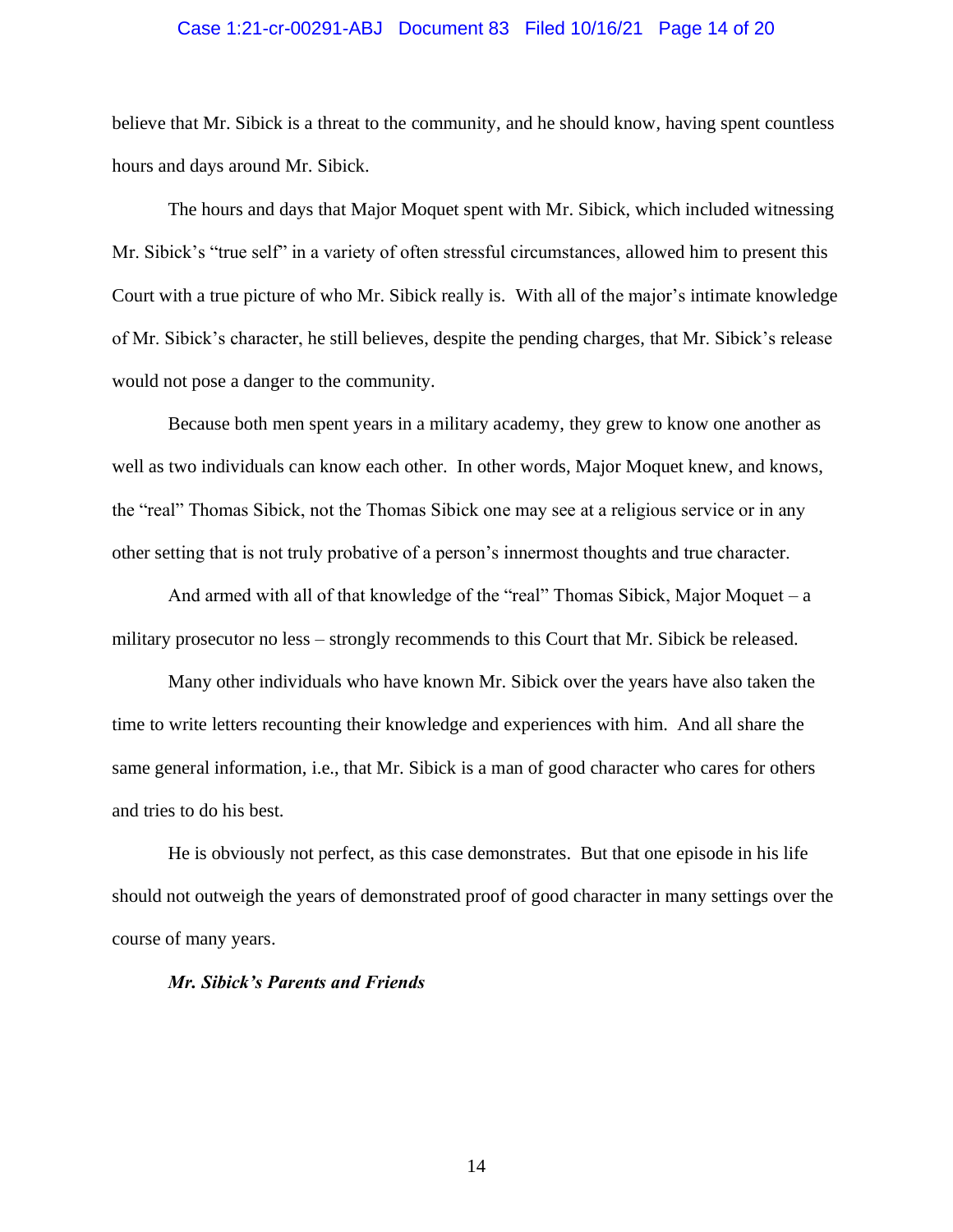# Case 1:21-cr-00291-ABJ Document 83 Filed 10/16/21 Page 15 of 20

Mr. Sibick's parents have not written character letters for their son because counsel generally does not believe that courts give too much weight to letters written by close family members.

They have, however, written and signed letters agreeing that if this Court were to release Mr. Sibick on home incarceration, they would ensure that he was always supervised by at least one other person in the home, and that they would call the police if Mr. Sibick left the home without the permission of a pretrial services agent.

Finally, Mr. Sibick's father has indicated that if all of those safeguards are not sufficient to create "conditions or combinations of conditions" that would satisfy this Court that it would be reasonably safe to release the defendant pending trial, they will pay for a guard to watch the home and ensure that Mr. Sibick does not leave the premises without prior authorization.

Just musing about this last option hopefully lays bare the absurdity of thinking that Mr. Sibick would not obey this Court's order to remain confined in his parents' home were the Court to release him. But in order to ensure that there are no credible arguments against Mr. Sibick's release, his parents and family are willing to "put their money where their mouth is," if this is deemed to be the only way that the community could be "reasonably assured" of its safety.

#### *Mr. Sibick's Prior Record*

In determining whether Mr. Sibick's prior record indicated that he would present an unreasonable risk of danger to the community, the reviewing court and the government discussed his six misdemeanor cases, including convictions for possession of cocaine (Mr. Sibick completed drug court), driving while impaired (a fine was paid), disorderly conduct (another fine), possession of marijuana (drug treatment classes and payment of a fine), attempted reckless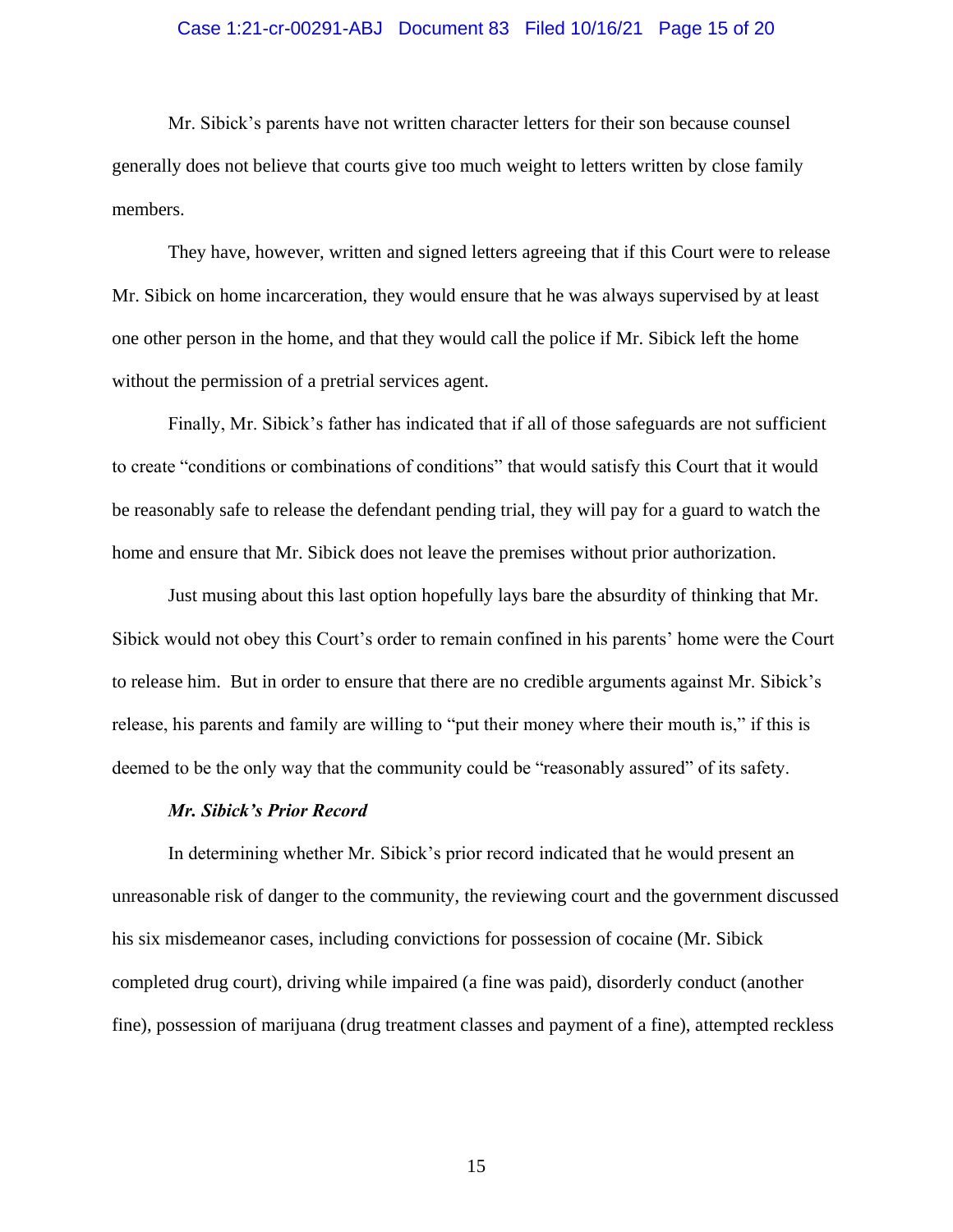# Case 1:21-cr-00291-ABJ Document 83 Filed 10/16/21 Page 16 of 20

endangerment (payment of a fine), and failing to stop or respond to a police command (two years' probation that were successfully completed).

The last charge seemed to trouble the reviewing court for two reasons: First, because of the name of the charge – failing to stop or respond to a police command, and second, because it involved a charge (that was dismissed) of carrying a concealed weapon.<sup>14</sup> With respect to the first charge - the only one to which Mr. Sibick pleaded guilty in exchange for dismissal of the other charges - the defendant has already explained the circumstances of that offense. He asserted that when the police wanted him to pull over, he was in the far-left lane of a multi-lane highway, and that there was no safe place to pull over on the left side of the highway. Because of this, he kept driving, crossing over several lanes until he reached an exit, about a half-mile down the road.

But in evaluating the significance of that charge, one would think that an older charge of failing to stop or respond to a police command, especially in those circumstances, would be much less probative of any purported risk of non-compliance with a court order than proof that in 2021, the defendant *obeyed* a law enforcement officer's command to turn himself in on March 12, 2021.

More importantly, for this Court's purposes, Mr. Sibick then again obeyed another command, following the March 16, 2021, hearing, to turn himself in to authorities again. That order came from the reviewing judge, and Mr. Sibick followed that order – not six years ago, but this year.

 $14$  The logical disconnect of that charge, of course, is the fact that if Mr. Sibick was carrying a concealed weapon, how was the officer able to see it? Although Utah changed its laws concerning concealed weapons in 2021, it is unclear to undersigned counsel whether in 2015, when Mr. Sibick was stopped, the weapon had to be entirely concealed to give rise to a criminal charge or whether it was illegal to carry a partially concealed weapon. All that counsel knows is that that charge was dismissed as part of a plea bargain – something that might not ordinarily occur if a prosecutor believed they had a strong case against a defendant.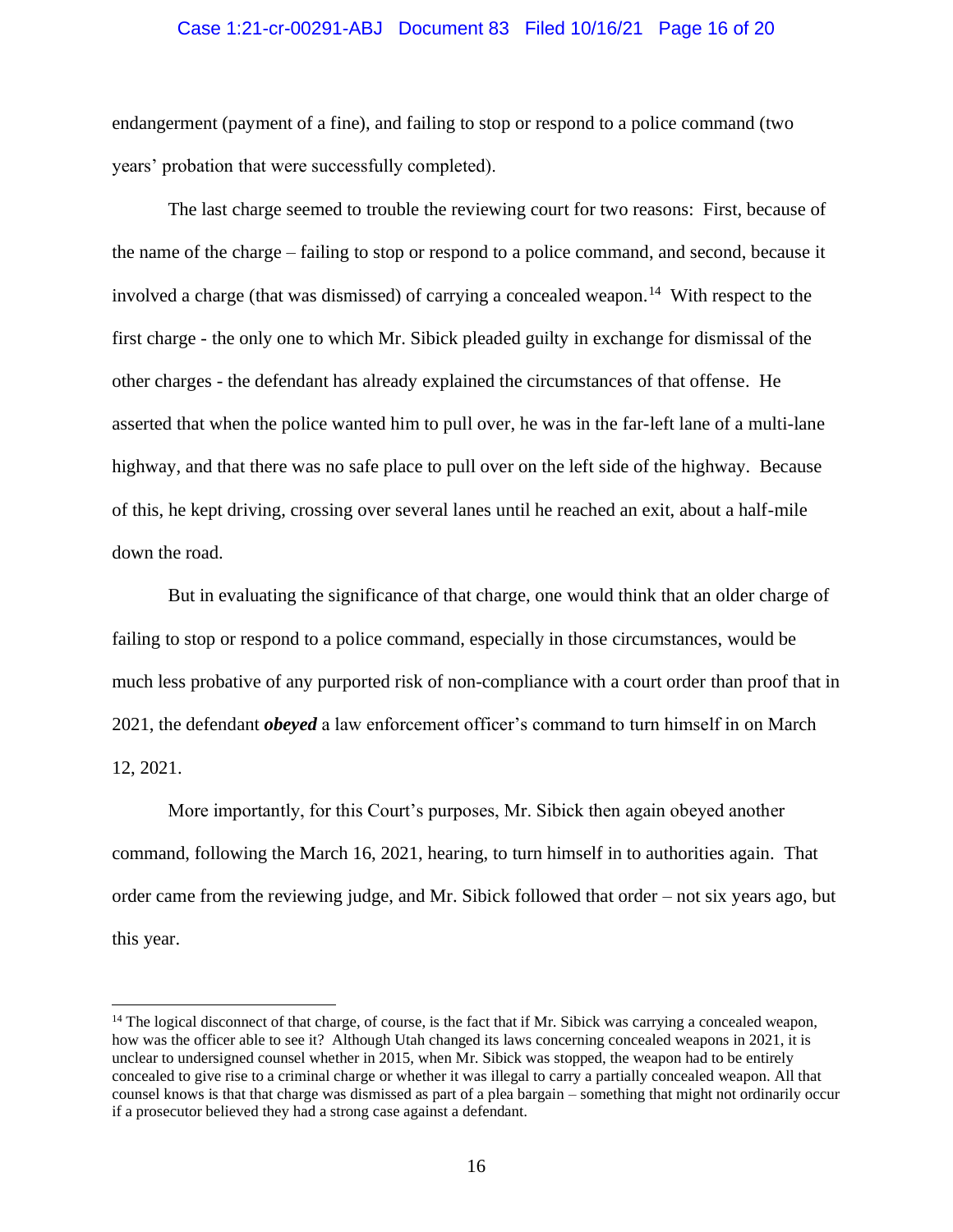# Case 1:21-cr-00291-ABJ Document 83 Filed 10/16/21 Page 17 of 20

The foregoing juxtaposes one incident six years ago where the defendant failed to obey a command under questionable circumstances, and two very recent orders where Mr. Sibick immediately and fully complied with official orders to surrender his freedom.

What neither side mentioned during this discussion of Mr. Sibick's prior record is that in any of his prior contacts with a court, he never violated any period of probation or disobeyed a court order. One would think that this would be more relevant when discussing whether Mr. Sibick would comply with a court order setting conditions of pretrial release than his "failure to obey a police command" in 2015.

# *Mr. Sibick's Remorse*

For the record, Mr. Sibick does feel remorse for having been at the Capitol that day, and for having been at the mouth of the tunnel in the midst of an unruly crowd on the West end of the building. He also feels terrible that Officer Fanone was attacked by a group of people. He maintains that he did not attempt to rob or assault the officer, though he realizes that that belief won't change the Court's mind about that incident, but he never wished, nor would have wished, that anyone suffer any injuries on that day.

In addition to his remorse, he does renounce the conduct that was exhibited by the crowd that day – himself included - as well as the efforts of some to interfere with the functioning of the government.

It is also noteworthy that unlike quite a few defendants in these January 6 cases, Mr. Sibick never posted any messages to the internet calling for the overthrow of the government, for violence, for a revolution, or for any other illegal or criminal action against anyone.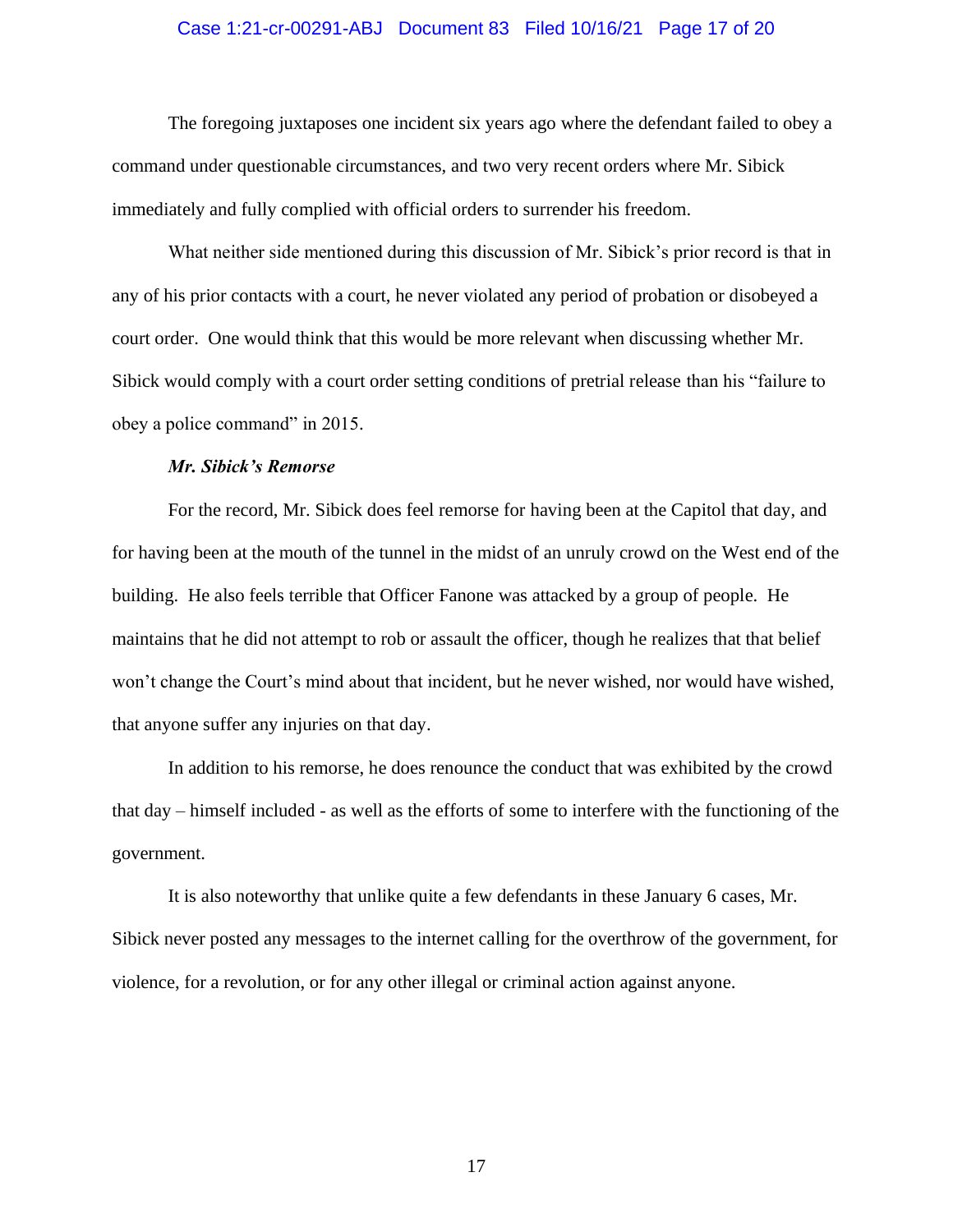# Case 1:21-cr-00291-ABJ Document 83 Filed 10/16/21 Page 18 of 20

Nor, as noted above, did he come to the nation's capital wearing military gear,

camouflage clothing, bearing zip ties or handcuffs, or any other clothing or items indicating a premeditated plan to interfere with the vote certification process.

And again, as the government acknowledged at the March 16, 2021, hearing, he was not part of any group like the Oath Keepers, the Three Percenters, or any other group that is alleged to have conspired to engage in a revolution, a coup d'état, or an insurrection.

In fact, he was not even associated with, and did not know, the two men who have been charged in his case as co-defendants.

In short, he made a last-minute decision to go to Washington, D.C. to hear former president Trump because he thought and believed that that would be the last time he would have the opportunity to hear Donald Trump as President Trump (a belief he would not have held had he believed that there would be an attempt to stop the vote certification process). He rues his decision to fly to Washington, D.C. today, and has spent the past seven months thinking of how his life would have been so different if he had just stayed home.

Given his horrific experience in becoming the suspect of serious crimes, his fear at being arrested and jailed, his actual arrest and incarceration, as well as his prolonged loss of liberty, with its attendant collateral consequences (he has lost his job, the condominium he owned, and his belief that he will be able to become a nursing home administrator or engage in some respectable profession someday) it is truly inconceivable to believe that if he were released by this Court to home incarceration, he would risk his freedom by engaging in any conduct that would jeopardize his freedom.

### *Conclusion*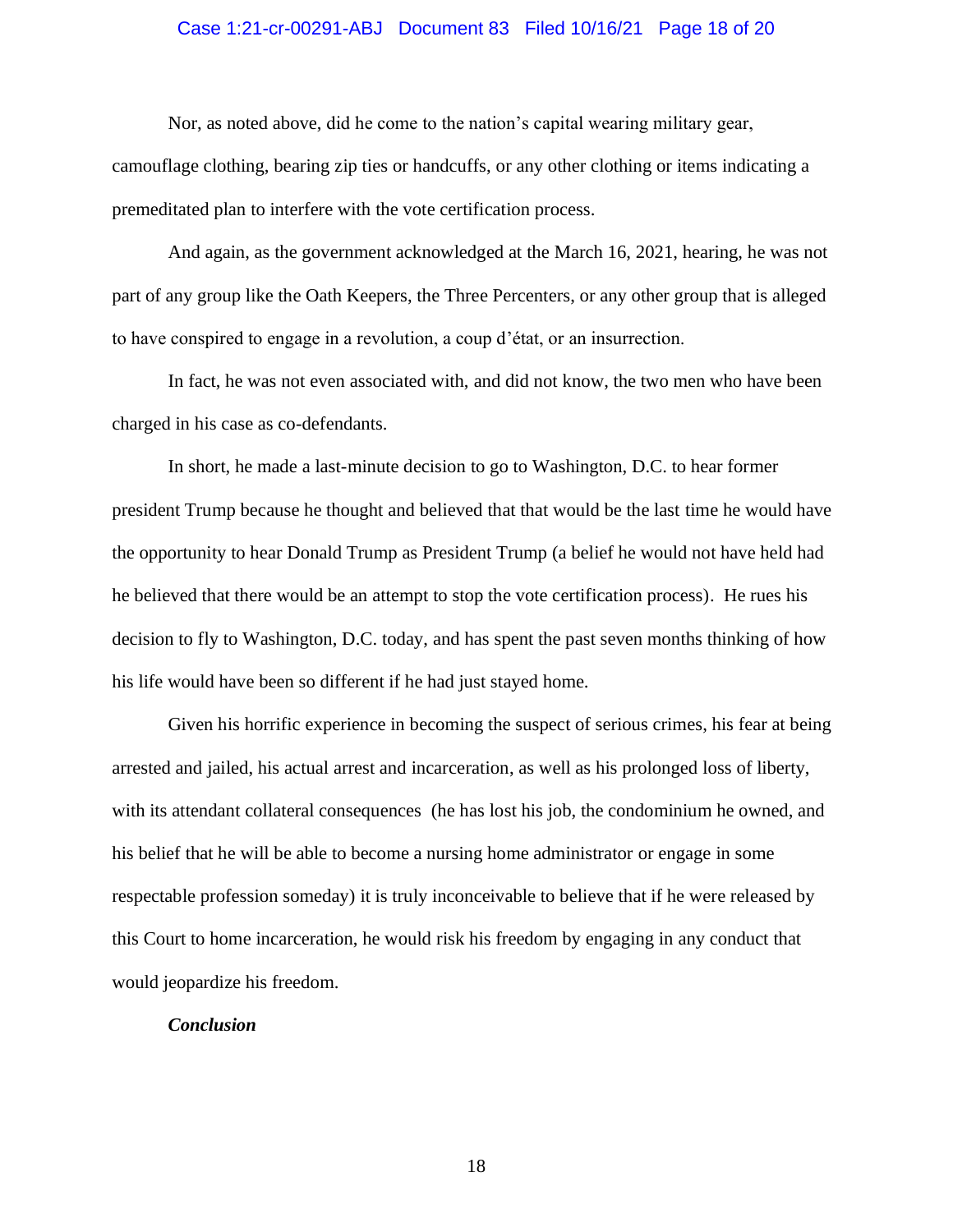# Case 1:21-cr-00291-ABJ Document 83 Filed 10/16/21 Page 19 of 20

There is not a shred of evidence in the record in this case that Mr. Sibick would not follow a court order were he "released" to home incarceration at his parents' home.

First, there is no evidence that in any of his prior cases (all misdemeanors), Mr. Sibick violated any pretrial or post-plea court order – because he did not.

As for this case, on both occasions when he was ordered to give up his freedom and surrender himself to the authorities, he complied, even though on the second occasion, he knew that he had just been ordered held without bond until trial.

It has been argued that his four-day period of compliance with his pretrial release did not prove he could be trusted on release pending trial because that period was so brief.

But the brevity of that period is not what is important here – what is important is the fact that he obeyed an order to surrender his freedom not once, but twice. That compliance is indicative of Mr. Sibick's character and honesty, and of the likelihood of his compliance were he released to home incarceration.

Defendant submits that it is infinitely more difficult to follow an order requiring one's surrender than it is to follow an order requiring one's release, albeit to home incarceration. And yet Mr. Sibick obeyed those orders to surrender each time.

Unfortunately for Mr. Sibick, no court (before this Court) ever learned about Mr. Sibick's true character as reflected in the many letters attached hereto. And no court was presented with the release conditions that have been proposed herein.

Defendant submits that this new information, and especially the letter from Major Moquet, offers compelling evidence that Mr. Sibick would not present a danger to the community were he released on home incarceration. Thus, defendant maintains that there are